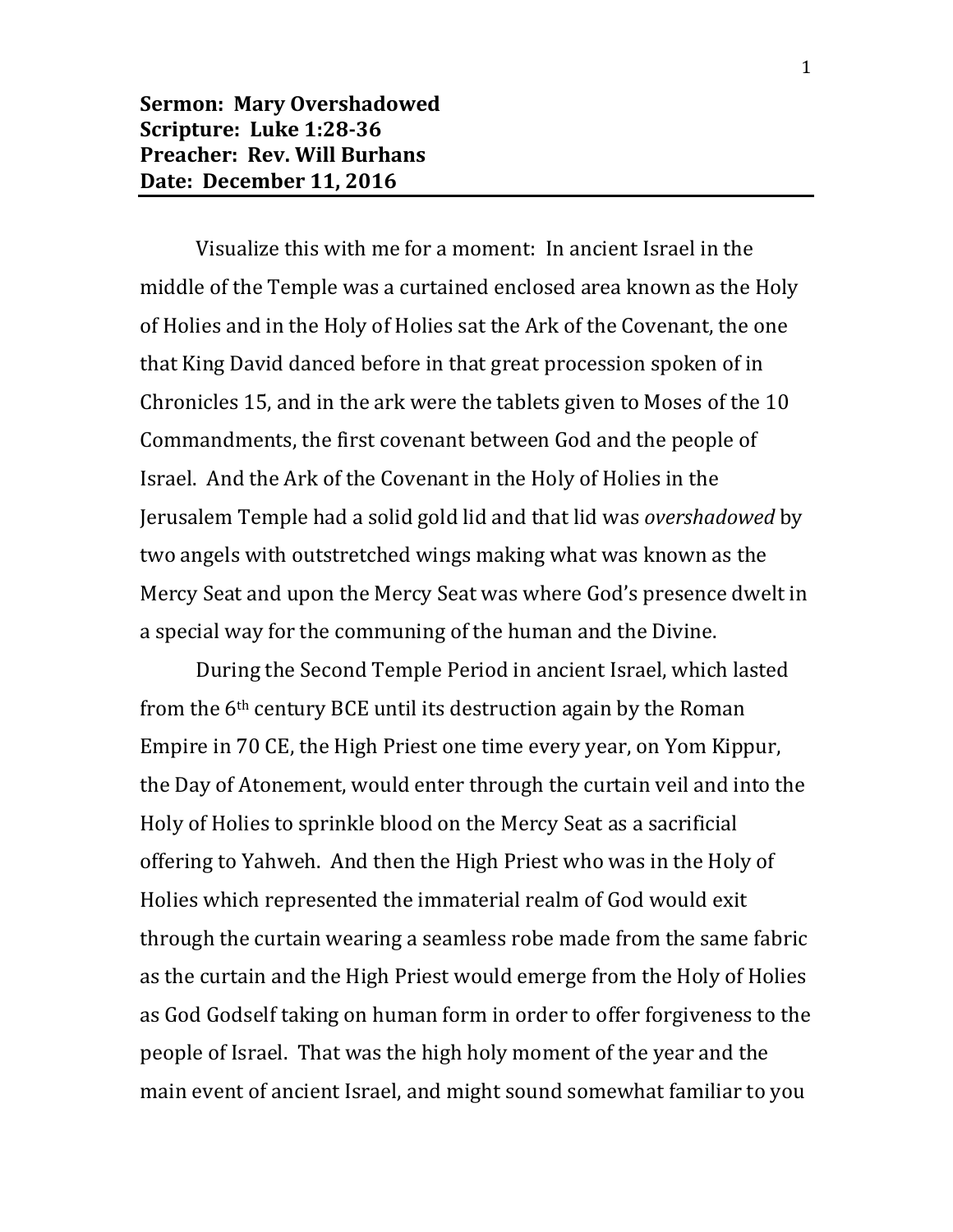because it is where our understanding of Jesus Christ and his work in the world came from. Luke makes it clear that that ancient rite was the key for understanding what is happening at the Angel Gabriel's annunciation and the subsequent Virgin Birth.

I know that for some in the post-enlightenment and post-Freudian modern world, that the story of Mary being a virgin can seem a quaint one, hard to believe, if not a relic story of an old patriarchal church teaching that sex is bad and celibacy is good, but there is so much more depth and truth to this story than that. So I invite you to suspend judgment for a moment and consider again this remarkable claim that two thousand years ago there was a pivotal moment in the course of human history when everything changed, when a young Jewish woman of ancient Palestine received an angelic messenger from God and a child was conceived in her womb.

Who is to say that the laws of nature could not have been suspended for such a moment in time. If we hold that there is a Creator God who created this world out of nothing in a big bang moment, then there is nothing illogical at all about the possibility of this God reaching into this dimension and *causing* something that would not have otherwise occurred. As the writer Timothy Keller puts it: "to be sure that miracles cannot occur you would have to be sure beyond doubt that God didn't exist, and that is an article of faith. The existence of God can be neither demonstrably proven or disproven." (Keller, p. 89-90)

So Luke gives us our account of this miracle and in the account he makes it very clear that what happened there with Mary was the historical moment to which the temple sacrificial rite had always been pointing. The High Priests of the temple for hundreds of years were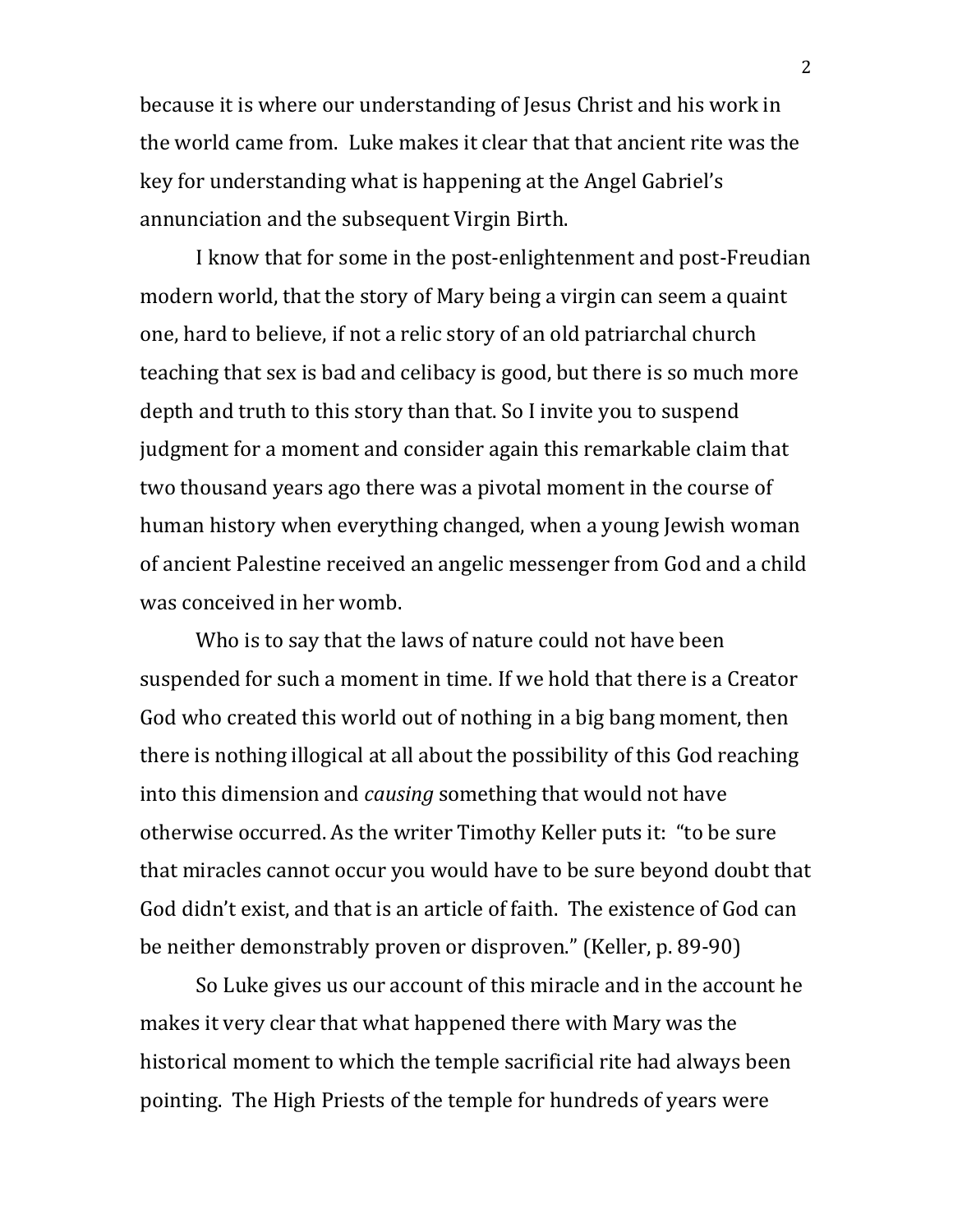enacting in a sort of dress rehearsal what was in the fullness of time definitively and actually performed by Mary of Nazareth. Luke references this for his Jewish listeners by using certain words to describe what happened to Mary and one of those words was the Greek word for "overshadowed". "How will this be?" Mary asks and the Angel Gabriel says "the power of the most high will overshadow you therefore the child to be born will be holy." Any first century Jewish listener to this statement would go wide-eyed in hearing Luke's description because they would hear the reference to the temple and the ark of covenant; that Luke was saying that Mary herself was the real Holy of Holies, the true Ark bearing the covenant – no longer born by the whole male temple structure, but rather by a single young woman. And, this is key, God emerged from her without the need for a male High Priest entering in at all, and like the creation of the universe, this was another moment of creation out of nothing, a second big bang, if you will!

Listen to the way the theologian James Alison describes it - "Of course there is a biological mystery here: where did the necessary extra chromosome come from which alone enables a male child to be conceived? And the only answer I know is a negative one: not from any human paternity, or from within any human structure of desire, parentage, male possessiveness, need to control or propagate. Rather it came in the same way that Creation comes: as something out of nothing. Mary is living out in herself virgin creation, new fecundity, ripe with constantly birthing possibilities, not determined by men, not tied down into property or chattelage but a vessel, an ark for God."

So at the Annunciation Mary is asked to be in herself the Holy of Holies, the portal by which the immaterial Creator enters into the